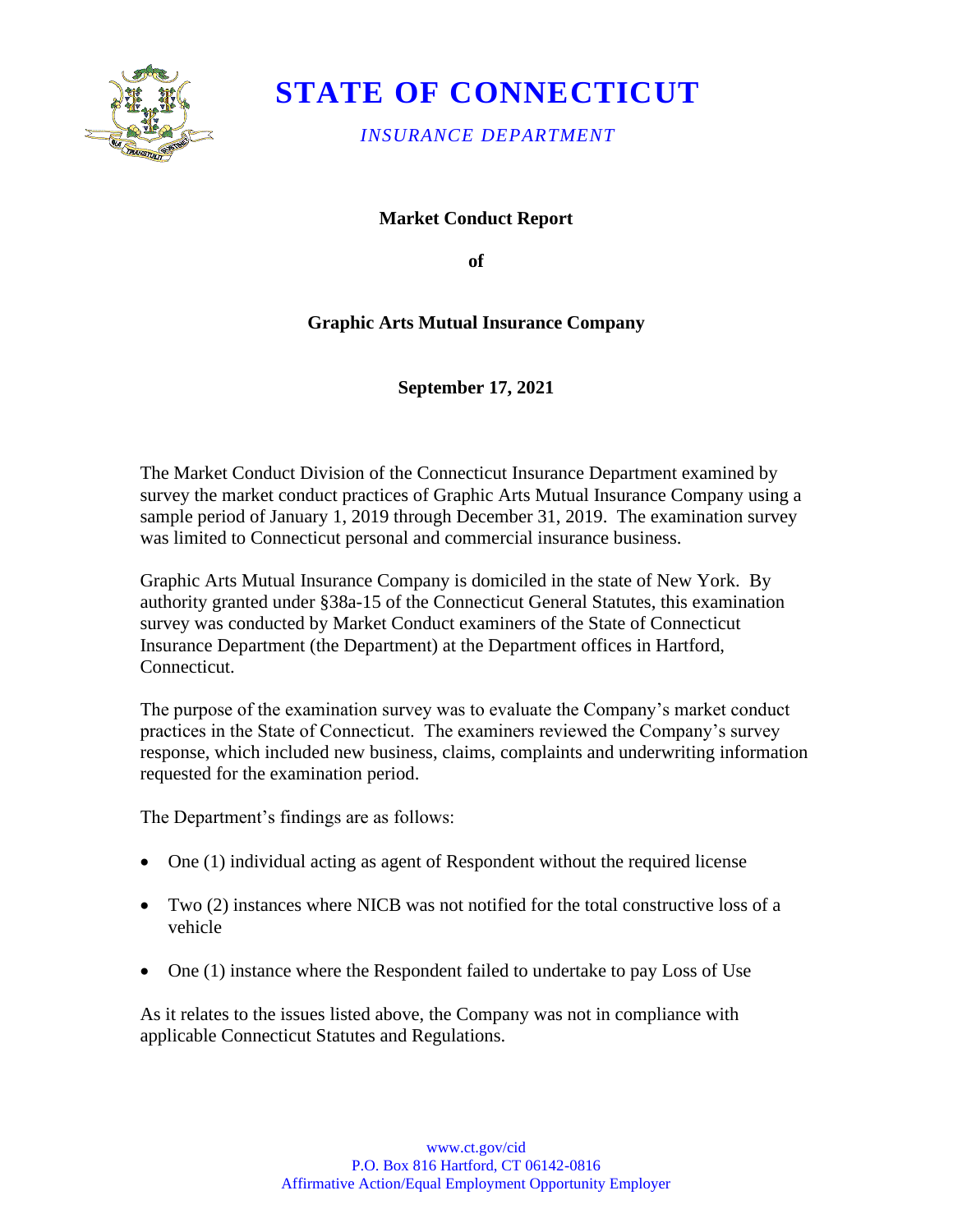

# STATE OF CONNECTICUT

INSURANCE DEPARTMENT

X IN THE MATTER OF: DOCKET MC 21-56

GRAPHIC ARTS MUTUAL INSURANCE COMPANY: 

## STIPULATION AND CONSENT ORDER

It is hereby stipulated and agreed between Graphic Arts Mutual Insurance Company and the State of Connecticut Insurance Department by and through Andrew N. Mais, Insurance Commissioner to wit:

### I

WHEREAS, pursuant to a Market Conduct examination, the Insurance Commissioner alleges the following with respect to Graphic Arts Mutual Insurance Company:

- 1. Graphic Arts Mutual Insurance Company, hereinafter referred to as Respondent, is domiciled in the State of New York and is licensed to transact property and casualty insurance in the State of Connecticut. The NAIC company code number is 25984.
- 2. From January 15, 2021 through September 14, 2021, the Department conducted an examination of Respondent's market conduct practices in the State of Connecticut covering the period January 1, 2019 through December 31, 2019.
- 3. During the period under examination, Respondent failed to follow established practices and procedures to ensure compliance with statutory requirements resulting in instances of:
	- (a) One (1) individual acting as agent of Respondent without the required license
	- (b) Two (2) instances where NICB was not notified for the total constructive loss of a vehicle
	- (c) One (1) instance where the Respondent failed to undertake to pay Loss of Use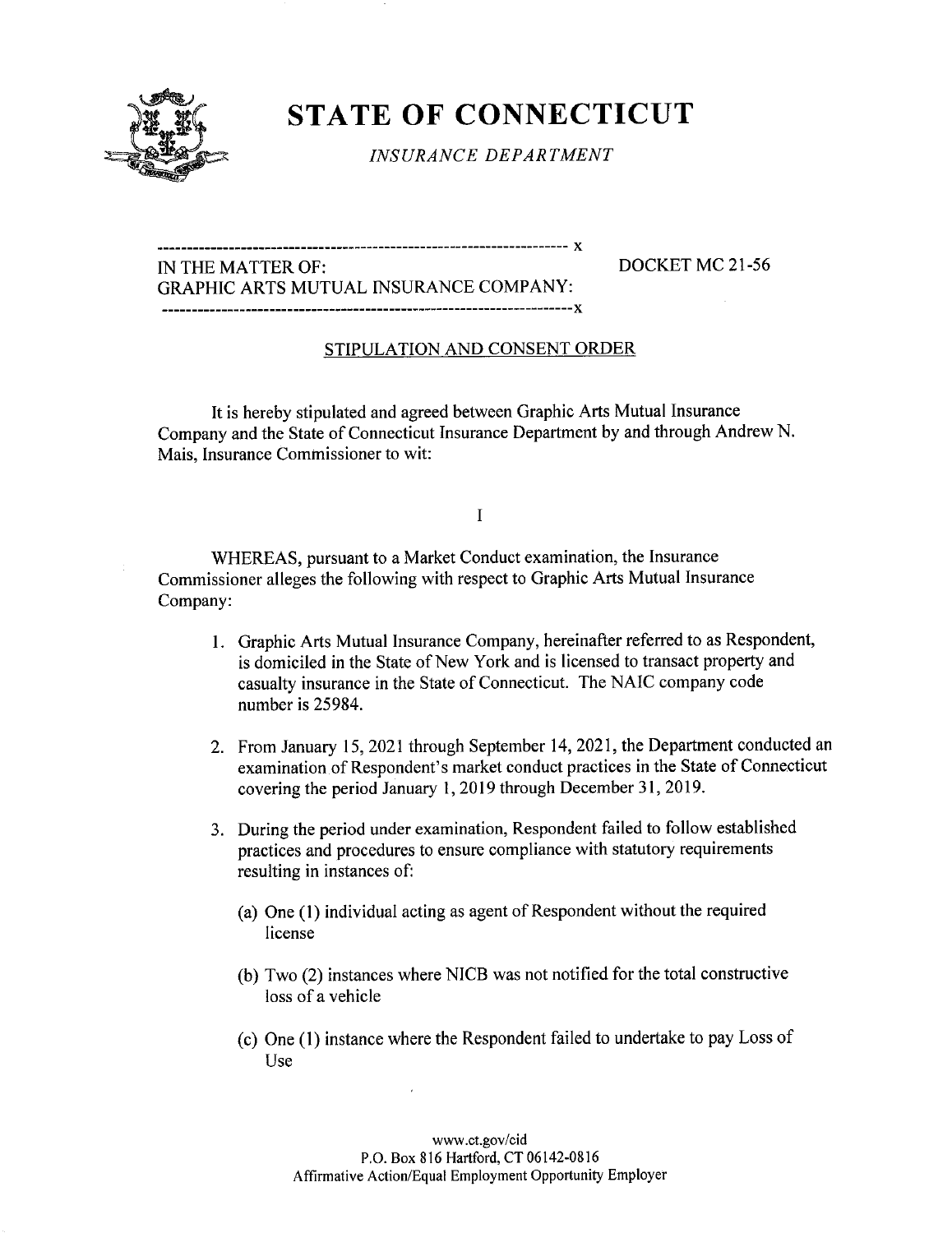4. The conduct described in paragraph three is in violation of Sections 38a-702b and 38a-357 of the Connecticut General Statutes, and 38a-334-2(c) and 38a-334-5(a) of the Connecticut Regulations and constitutes cause for the imposition of a fine or other administrative penalty under Sections 38a-2 and 38a-4l of the Connecticut General Statutes.

#### II

- 1. WHEREAS, Respondent admits the allegations in paragraphs three and four of Article I of this Stipulation and Consent Order; and
- 2. WHEREAS, Respondent agrees to undertake a complete review of its practices and procedures, with respect to those areas of concern, as described in the Market Conduct Report and this Stipulation, so that those areas of concern are compliant with Connecticut Statutes; and
- 3. WHEREAS, Respondent agrees to provide the Insurance Commissioner with a full report of findings and a summary of actions taken to comply with the requirements of paragraph two of this Section within ninety (90) days of the date of this document; and
- 4. WHEREAS, Respondent agrees to pay a fine in the amount of \$6,500 for the violations described herein; and
- 5. WHEREAS, Respondent, being desirous of terminating administrative action without the necessity of a formal hearing or further litigation, does consent to the making of this Consent Order and voluntarily waives:
	- a. any right to notice and a hearing; and
	- b. any requirements that the Insurance Commissioner's decision contain a statement of findings of fact and conclusions of law; and
	- c. any and all rights to object to or challenge before the Insurance Commissioner or in any judicial proceeding any aspect, provision or requirement of this Stipulation

NOW THEREFORE, upon the consent of the parties, it is hereby ordered and adjudged:

- 1. That the Insurance Commissioner has jurisdiction of the subject matter of this administrative proceeding.
- 2. That Respondent is fined the sum of Six Thousand Five Hundred Dollars (\$6,500) for the violations herein above described.

Graphic Arts Mutual Insurance Company By:

(Representative of Insurance Company)